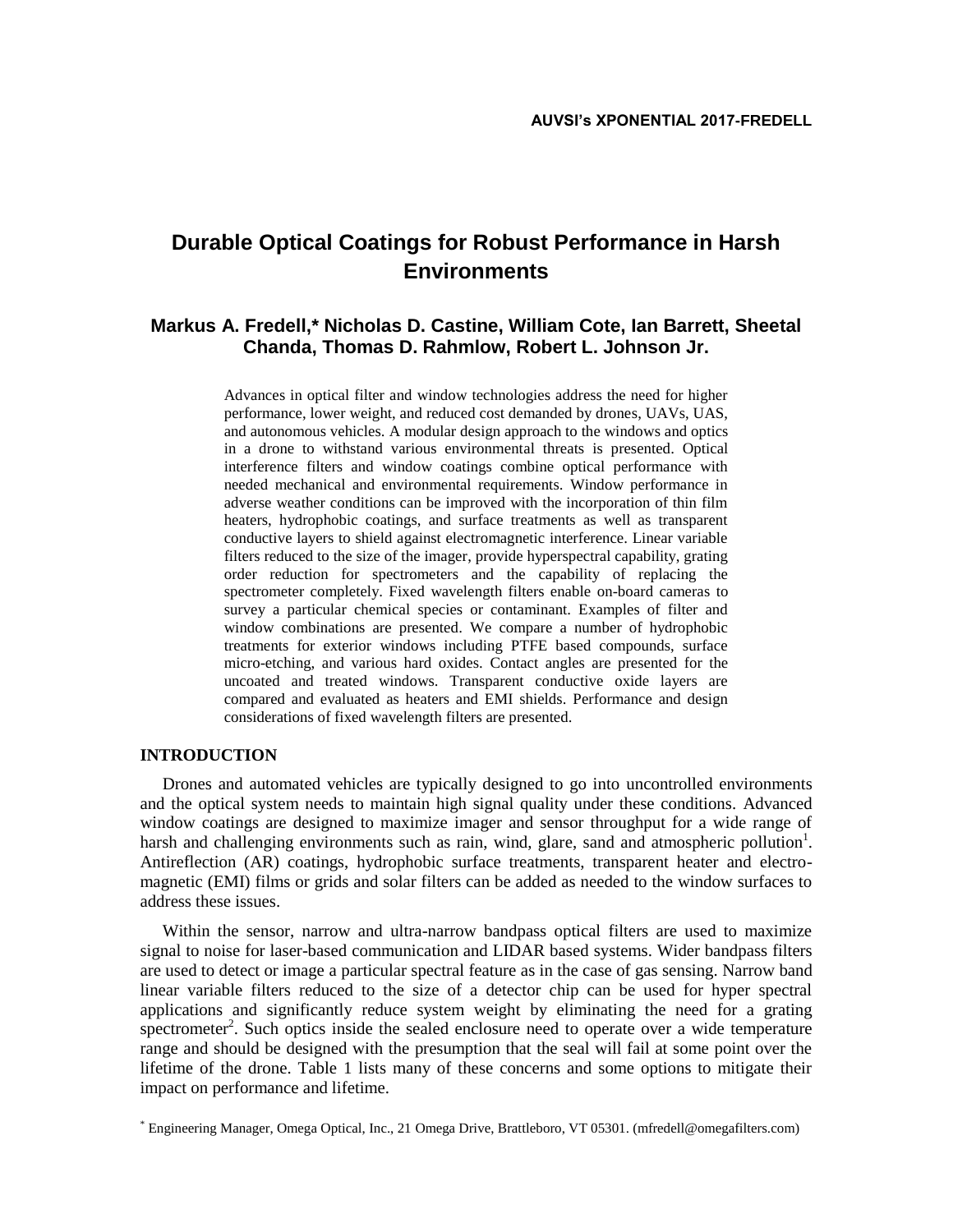| <b>Optical</b> | <b>Environmental Threat</b>  | <b>Impact</b>                      | <b>Solution</b>           |
|----------------|------------------------------|------------------------------------|---------------------------|
| Component      |                              |                                    |                           |
| Window         | Rain/Acid Rain               | Sight limitation/Degradation       | Hydrophobics              |
|                | Condensation/Icing           |                                    | Heater                    |
|                | Solar Glare                  | Heating                            | Solar Blocker             |
|                |                              | <b>Scattered Light Maintenance</b> |                           |
|                | Sand                         | Degradation                        | DLC                       |
|                | Atmospheric Pollution        |                                    |                           |
|                | <b>EM</b> Interference       | <b>Electronic Noise/Security</b>   | <b>EMI</b> Shield         |
| <b>Filters</b> | <b>Temperature Excursion</b> | Throughput/Crosstalk               | Athermalization           |
|                | Moisture                     | Haze                               | Lamination                |
|                |                              |                                    | <b>Material Selection</b> |

**Table 1. Summary of environmental threats and solutions**

There is no single solution to all problems that can arise while operating in a harsh environment. Each situation requires the selection of different coating options which can be built together to maximize performance. The following sections discuss the unique challenges and solutions for the window, filters, and optical components that make up the sensor to be operated in a harsh environment.

# **WINDOWS**

\_\_\_\_\_\_\_\_\_\_\_\_\_\_\_\_\_\_\_\_\_\_\_\_\_\_\_\_

The optical window is the first line of defense against the environment. Any icing, condensation or water accumulating on the surface will rapidly degrade image quality and sensor sensitivity.

Hydrophobic coatings can be used to reduce or limit water accumulation on the window surface. The two criteria that are used to evaluate the degree to which a surface is hydrophobic are contact angle of a bead of water, and the angle at which the bead will roll off the plate. Table 2 presents a summary of hydrophobic performance for a number of coatings that we have evaluated for use on an exterior window. Figures 1 and 2 present photographs of water droplets on an untreated surface and a surface coated with  $Al_2O_3$ .

Furthermore, hydrophobic coatings generally fall into two categories: organic and inorganic materials. Organic materials such as Topcoat  $E^*$  are polymers and while they offer high contact angles, they are soft and are prone to rapid degradation from UV exposure. Inorganic options such as aluminum oxide are much more stable and cleanable over time. In either case, the hydrophobic coating can be integrated into an anti-reflection coating as the outer surface.

| <b>Material</b>   | <b>Process</b>                 | <b>Contact Angle</b> |
|-------------------|--------------------------------|----------------------|
| Umicore TopCoat   | Resistive/radiative filament   | 92                   |
| Umicore EverClean | Resistive/radiative filament   | 113.1                |
| $Al_2O_3$         | E-beam                         | 67.25                |
| $Al_2O_3$         | <b>Magnetron Sputtered</b>     | 67.4                 |
| $Al_2O_3$         | Sputtered + 5 min post plasma  | 40.25                |
| $Al_2O_3$         | Sputtered + 15 min post plasma | 27.0                 |

**Table 2. Hydrophobic Coating Materials/Processes**

[<sup>\\*</sup> http://www.thinfilmproducts.umicore.com/Products/TechnicalData/show\\_datenblatt\\_topcoat.pdf](http://www.thinfilmproducts.umicore.com/Products/TechnicalData/show_datenblatt_topcoat.pdf)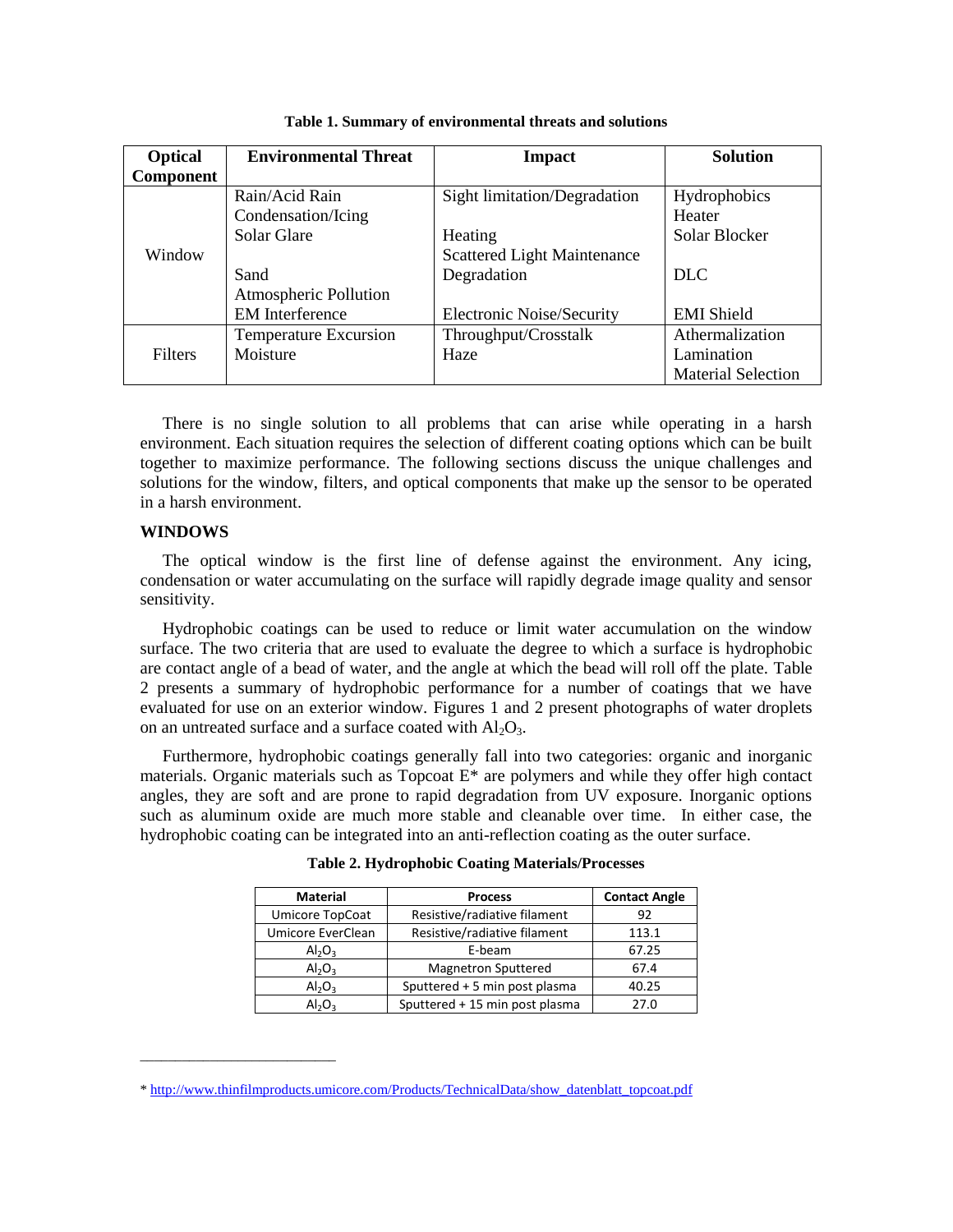

The window can also be configured with an optically transparent heater to prevent condensation and ice formation. The heater consists of a thin layer of transparent conductive coating. Figure 3 presents a photograph of a heater designed to hold the window temperature  $20^{\circ}$ C above ambient temperature with a power dissipation of 1 watt. Figure 4 is an infrared photograph of the heater in operation demonstrating good thermal uniformity across the window surface. The heater is typically placed on the inner surface of the window and is anti-reflection coated to maximize throughput and also to protect the transparent conductive layer.



A transparent conductive layer can also be used to act as an EMI shield to isolate and prevent electromagnetic interference from passing through the window. The heater resistance is typically in the range of 150 ohms/sq. EMI shielding resistance is typically in the range of 10 to 30 ohms/sq. Specific coating resistance can be tailored to the available power supply.

Solar blocking and bandpass filters provide a means of reducing the heat load on the sensor by reflecting off spectral bands that are of no interest. If the sensor is using the visible spectrum, 400 to 720 nm, a significant portion of the solar spectrum is outside this range. Although a silicon CCD does not convert photons with a wavelength longer than 1100 nm, it does absorb the light and this can lead to heating the detector and degrading performance.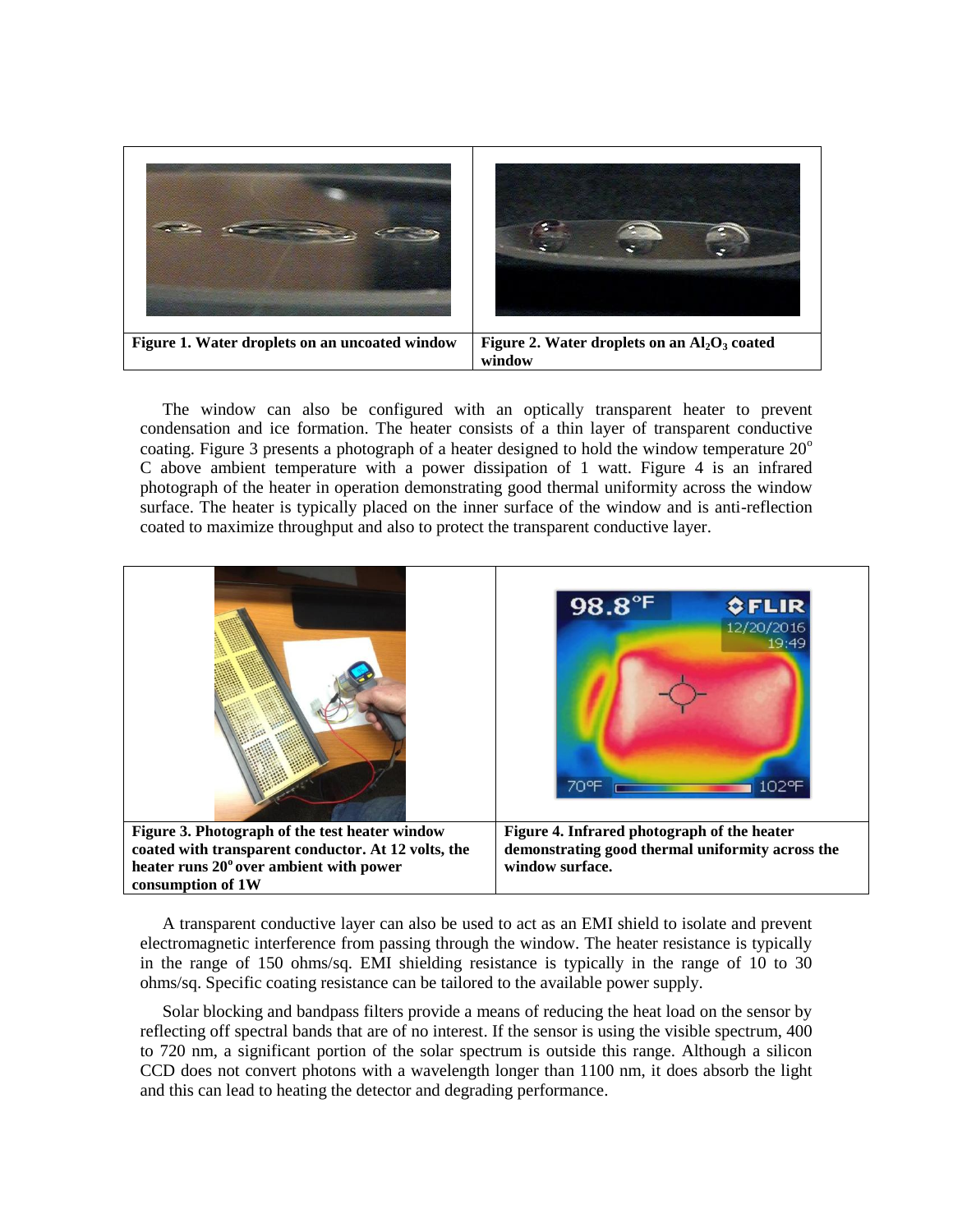Figure 5 and 6 present two examples of solar blocking filters. Figure 5 presents the spectral performance of an Indium Tin Oxide (ITO) layer. The film passes the visible and reflects the infrared. Figure 6 presents a more complex filter designed to pass multiple spectral bands. This filter is a high performance single surface oxide coating. The oxide coating can be placed on the outer surface of the window and incorporate an AR or AR with a hydrophobic outer layer.



# **THIN-FILM FILTERS**

**chamber.** 

While the optical system may be in a sealed enclosure, there is always the possibility for the seal to fail particularly in a situation that experiences severe mechanical shock. Two options for ensuring long-term stability of the filters and optical components within the system are to use oxides deposited using a high energy process or to laminate the coatings between two glass substrates.

Figure 7 presents a photograph of our dual magnetron plasma assisted coating deposition system. This chamber uses a high-energy plasma source to assist in increasing density and fully oxidizing the coated layers. The resulting films exhibit no discernible shift in performance with humidity.

Performance stabilization with changes in temperature is accomplished by matching the coating materials to the glass with the most appropriate coefficient of thermal expansion<sup>3</sup> (CTE). Figure 8 presents an overlay of a narrow bandpass filter  $(-2.5 \text{ nm}$  wide) over a range of temperatures from -50 $^{\circ}$ C to +50 $^{\circ}$ C. The measured wavelength shift over this 100 $^{\circ}$ C range is 0.22 nm. The same technique has been demonstrated on laminated polycarbonate filters fabricated with zinc sulfide and cryolite<sup>4</sup>.



 $+50^{\circ}$ C.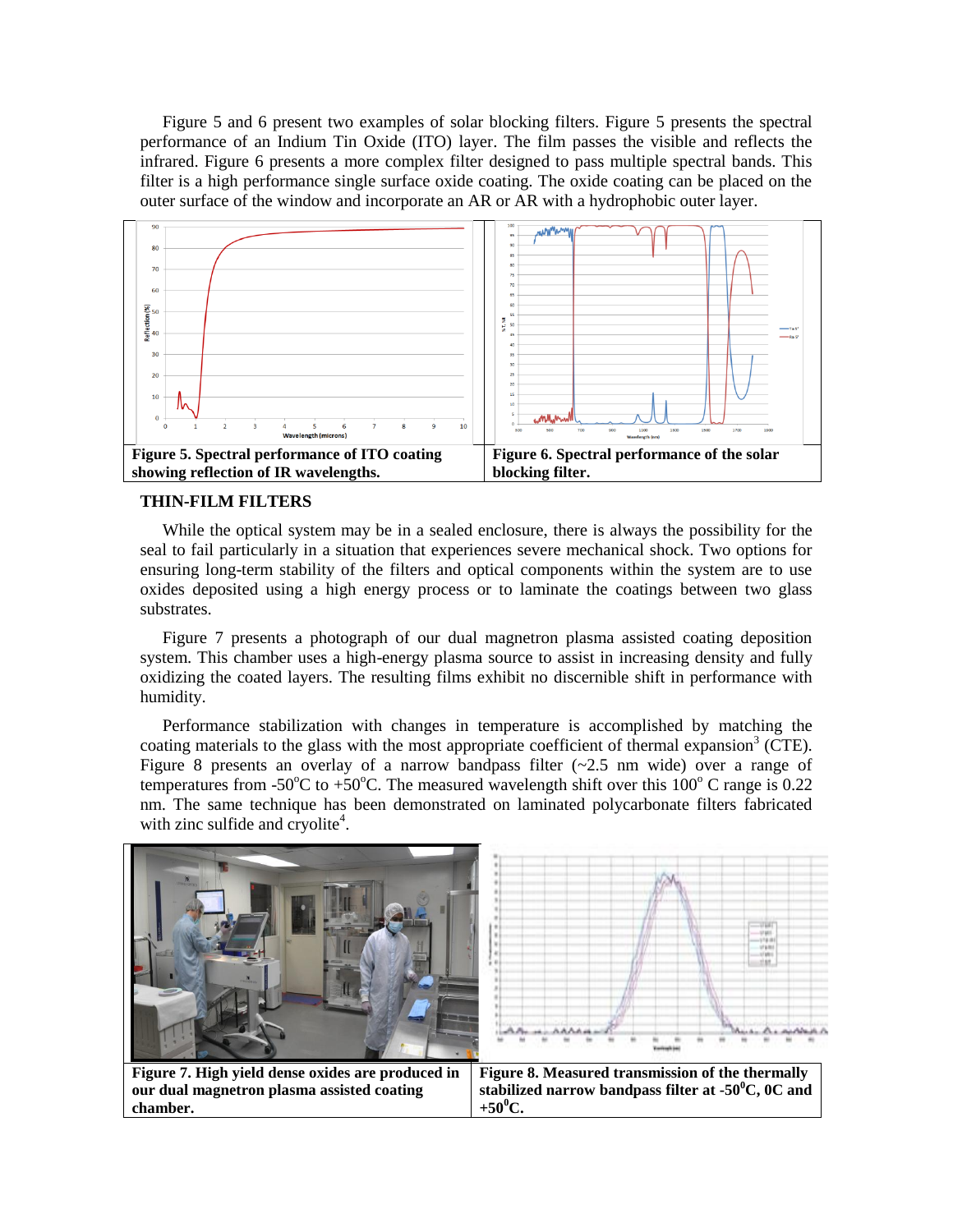Metal mirror coatings are sensitive to environmental degradation and even protected metal coatings are prone to early failure. Metals such as silver fail quickly in an urban environment where air pollution contaminants such as sulfur dioxide from burning hydrocarbon fuels are in high concentration. The alternative to using a metal-based coating is to use an all oxide broadband mirror. Figure 9 presents a comparison of the reflection of an oxide broadband mirror and the reflection of freshly deposited silver and aluminum mirrors. The oxide mirror coating has the dual benefits of better reflectivity and increased durability over the metal mirror<sup>5</sup>.



A final approach to protect a filter is to laminate the coating between two pieces of glass substrates using an optical grade epoxy. The edges of the filter are typically scribed allowing the epoxy to form a complete glass-to-glass seal at the edge, thus protecting against penetration of humidity in from the edges. Figures 10 and 11 present an example of performance of such a filter made in 1983 compared with performance of the same filter measured recently demonstrating over 30 years of stable spectral performance<sup>4</sup>.